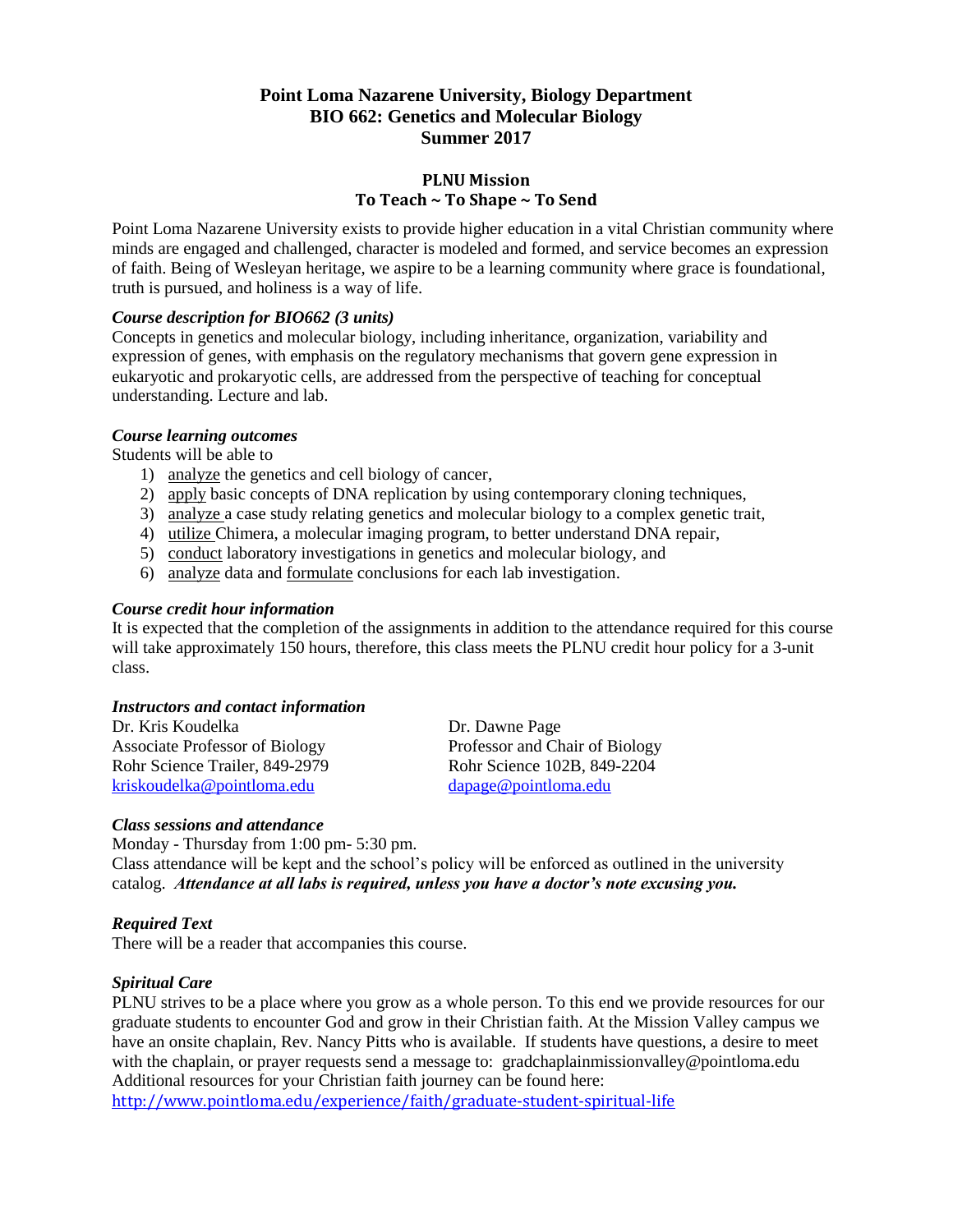#### *Assignments and grading*

Grading scale: A 90% B 80% C 70% D 60% F 50% Final course grades will be recorded with – added to the lowest 2% and + added to the highest 2% within each range. For example,  $91\% = A$ - and  $88\% = B +$ 

Grades will be based on 3 laboratory presentation (30%), a take-home exam (40%), and class assignments (30%). The exam will be passed out on the last day of class. It must be received as a Microsoft Word document to [dapage@pointloma.edu](mailto:dapage@pointloma.edu) and kriskoudelka@pointloma.edu by 8:00 a.m. on Monday, July 31. There will be a 10% penalty for each day late.

# **Graduate and Professional Studies Syllabus Notification Page**

## **ACADEMIC HONESTY**

Students should demonstrate academic honesty by doing original work and by giving appropriate credit to the ideas of others. Academic dishonesty is the act of presenting information, ideas, and/or concepts as one's own when in reality they are the results of another person's creativity and effort. A faculty member who believes a situation involving academic dishonesty has been detected may assign a failing grade for that assignment or examination, or, depending on the seriousness of the offense, for the course. Faculty should follow and students may appeal using the procedure in the university Catalog. See [Academic Policies](http://catalog.pointloma.edu/content.php?catoid=20&navoid=1403) for definitions of kinds of academic dishonesty and for further policy information.

## **ACADEMIC ACCOMMODATIONS**

If you have a diagnosed disability, please contact Jean Moncada in the Center for Student Success (CSS) within the first two weeks of class to demonstrate need and to register for accommodation by phone at (619) 563-2849 or by e-mail at [jmoncada@pointloma.edu.](mailto:jmoncada@pointloma.edu) Ask your academic advisor or program director for any additional accommodation information.

## **ATTENDANCE AND PARTICIPATION**

Regular and punctual attendance at all classes is considered essential to optimum academic achievement. If the student is absent from more than 10 percent of class meetings, the faculty member can file a written report which may result in de-enrollment. If the absences exceed 20 percent, the student may be de-enrolled without notice until the university drop date or, after that date, receive the appropriate grade for their work, including participation. See [Academic Policies](http://catalog.pointloma.edu/content.php?catoid=20&navoid=1403) in the Graduate and Professional Studies Academic Catalog.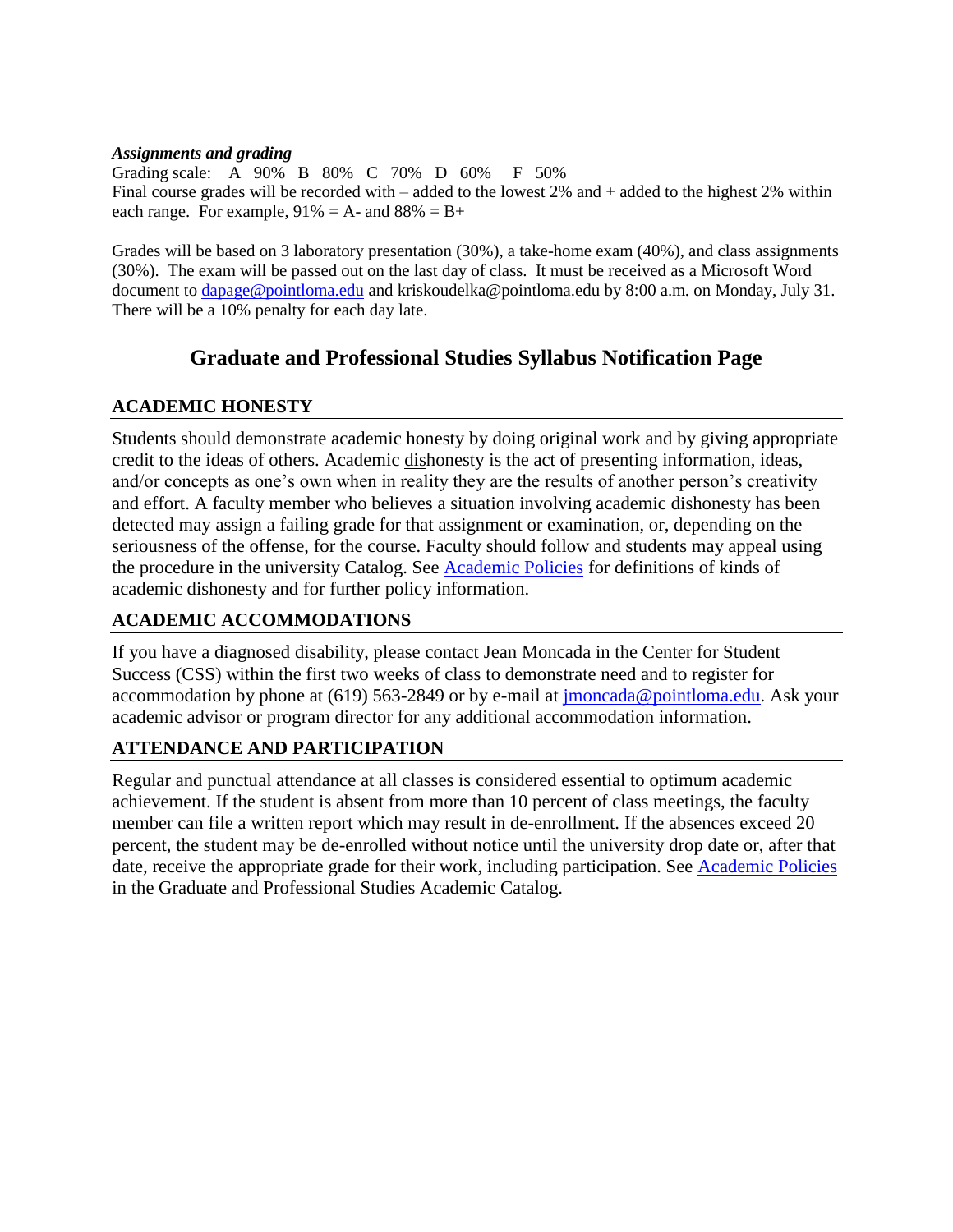| Date    | Topic*                                                                                                | Homework*                               |
|---------|-------------------------------------------------------------------------------------------------------|-----------------------------------------|
| WEEK 1  |                                                                                                       |                                         |
| July 10 | Project Introduction<br>Genetic Code Review<br>Plasmid Biology, PCR Basics, Restriction Enzyme Basics |                                         |
| July 11 | Lab: Primer Design                                                                                    |                                         |
| July 12 | Molecular Biology Review<br><b>Present: Primer Design</b>                                             | MoBio Homework1                         |
| July 13 | Lab: Set up PCR<br>Case Study, Part I<br><b>Cancer Genetics</b>                                       | MoBio Homework2<br>Case Study Homework1 |
| WEEK 2  |                                                                                                       |                                         |
| July 17 | Gel Theory<br>Lab: Gels on PCR Products<br>Lab: Clean PCR Products<br><b>DNA</b> Replication          | <b>Cancer Homework</b>                  |
| July 18 | Lab: Digest PCR Products<br>Lab: Ligation<br>Case Study, Part II<br><b>DNA</b> Repair                 | Case Study Homework2                    |
| July 19 | Horizontal Transfer<br>Lab: Transformation<br>Case Study, Part III<br>Chimera                         | Case Study Homework3                    |
| July 20 | Lab: Pick Cultures<br>Chimera Extension<br>Encode<br><b>Present: PCR Results</b>                      | Lab Homework                            |